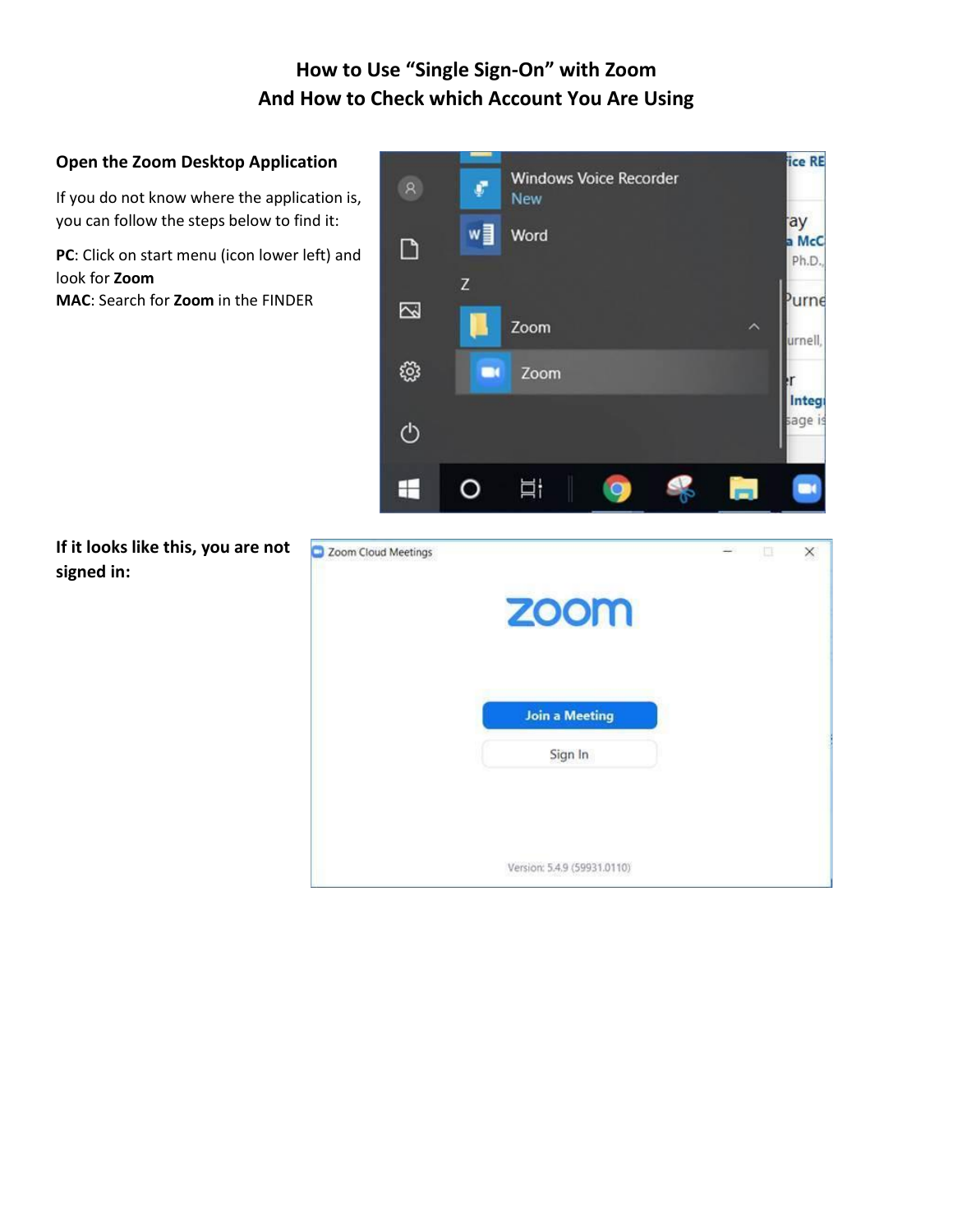| Enter your email    |         |    |   | Sign In with SSO      |
|---------------------|---------|----|---|-----------------------|
| Enter your password | Forgot? | or | G | Sign In with Google   |
| Keep me signed in   | Sign In |    | f | Sign In with Facebook |

**Click "Sign In"**

**Then click "Sign in with SSO"**

**NOTE: Some screens ask you to sign in with your username, and some ask for your email address. Your username is just the first part of your email address, before the @ sign.**



|                                                                                                                                                                | Zoom Cloud Meetings                               |  |  |
|----------------------------------------------------------------------------------------------------------------------------------------------------------------|---------------------------------------------------|--|--|
| Enter the "Domain". The "Domain" is "cccedu"<br>(with no period between "ccc" and "edu")                                                                       | Sign In with SSO                                  |  |  |
| Then click "Continue"                                                                                                                                          | cccedu                                            |  |  |
| (If anything goes wrong, you can always click on "I do<br>not know the company domain" instead. You will<br>then be asked to enter your school email address.) | <b>Continue</b><br>do not know the company domain |  |  |
|                                                                                                                                                                | ¢ Back                                            |  |  |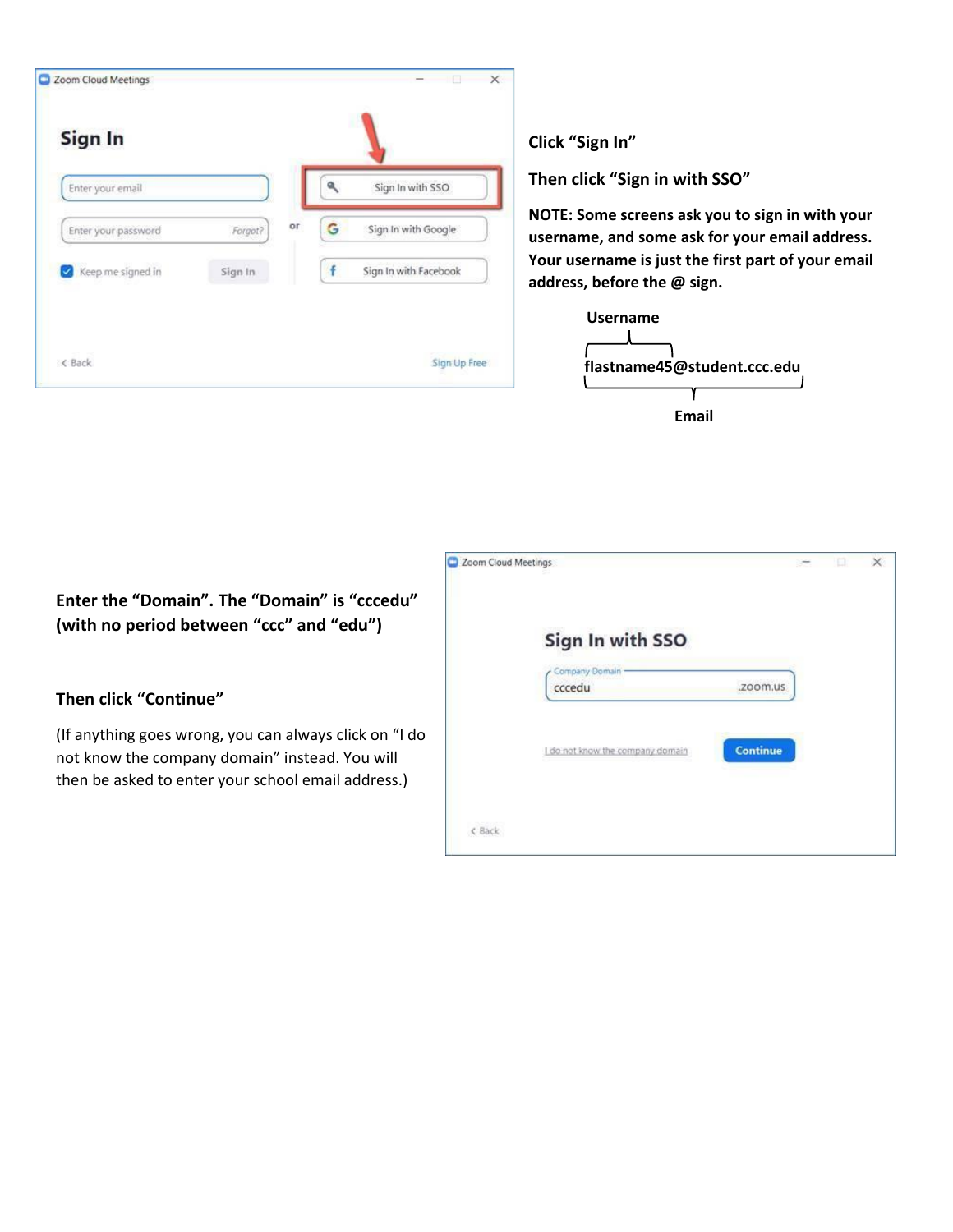**The Zoom sign-in page will open in a web browser. Sign in with your CCC username and password (the same username and password you use for other City Colleges applications, such as email and Brightspace).**

**After you sign in, your Zoom application will look like the picture below.**

**You can click on your profile picture to see which account you are using:**

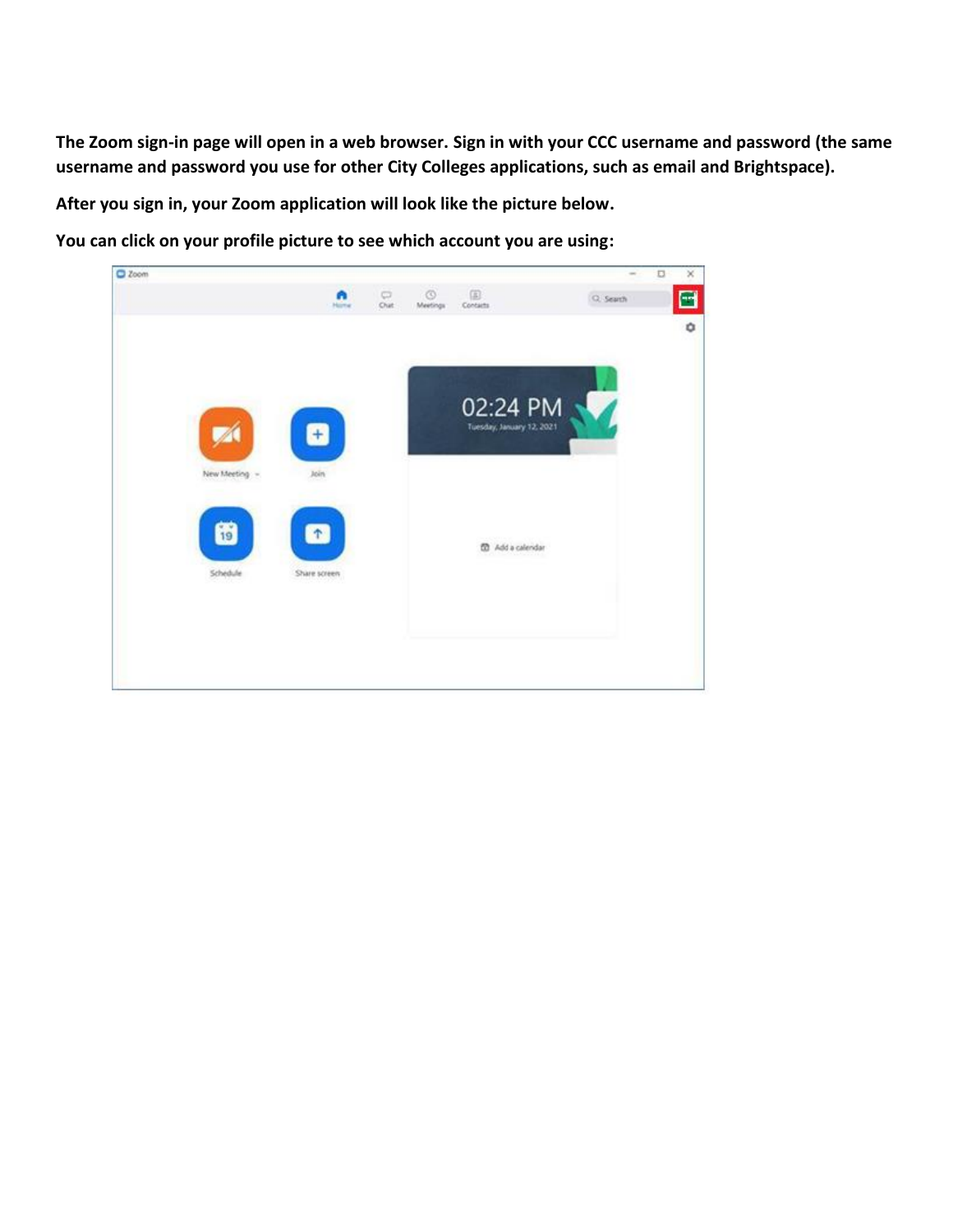|                                                |                 | ×             |
|------------------------------------------------|-----------------|---------------|
| Q Search                                       |                 |               |
| (<br>@ccc.edu<br>tbe**<br>$\lambda_{\rm{p,q}}$ | <b>LICENSED</b> |               |
| ☺<br>Add a Personal Note                       |                 |               |
| Settings                                       |                 |               |
| · Available                                    |                 |               |
| <sup>o</sup> Away                              |                 |               |
| • Do not disturb                               |                 | $\mathcal{P}$ |
| My Profile                                     |                 |               |
| Try Top Features                               |                 |               |
| Help                                           |                 | ⋋             |
| Check for Updates                              |                 |               |
| Switch to Portrait View                        |                 |               |
| Switch Account                                 |                 |               |
| Sign Out                                       |                 |               |

**If your email address ends in "@student.ccc.edu" or "@ccc.edu", you are signed in with your school account.**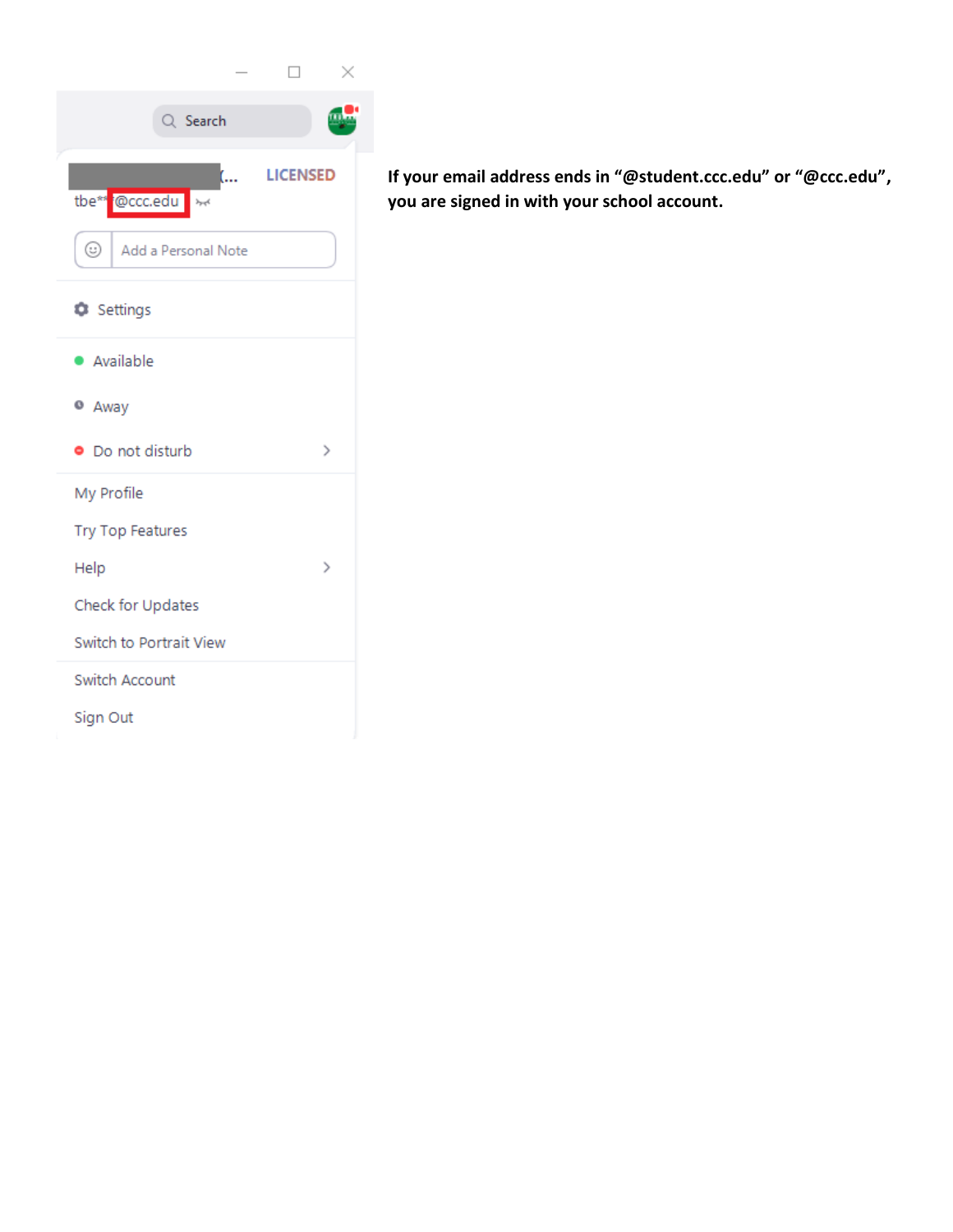## **Sign in through the Website**

**If you have followed the steps above but are still having trouble signing in, try again through the website,<https://cccedu.zoom.us/>**





Sign in with your City Colleges of Chicago username and password

Username

Password

**You will then sign in with your username and password.** 

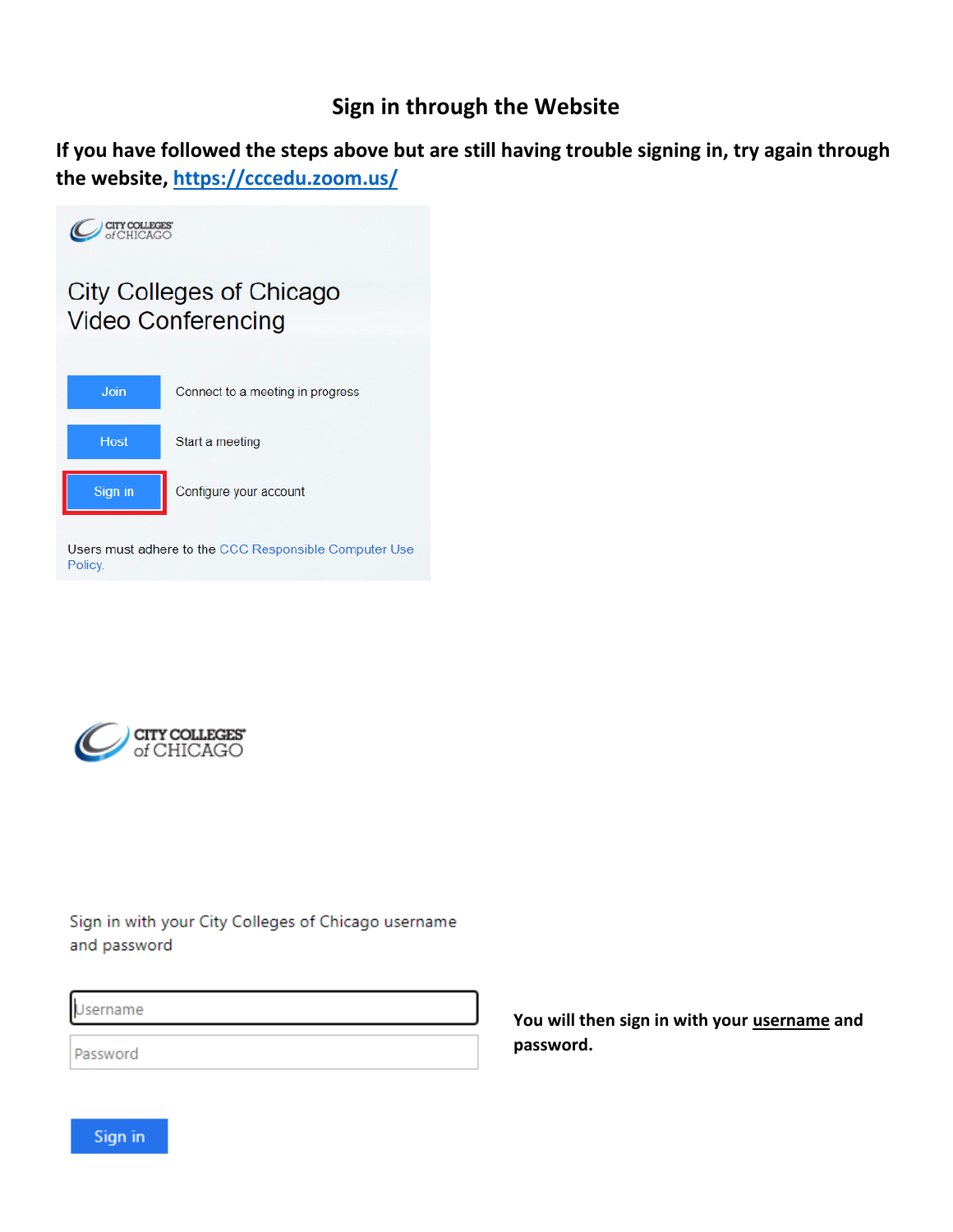### **Sign in with Mobile App on iPhone**



| Cancel | Sign In              |   |                 |  |
|--------|----------------------|---|-----------------|--|
|        | tbengelsdorf@ccc.edu |   |                 |  |
|        | Password             |   |                 |  |
|        | Sign In              |   |                 |  |
|        | Forgot password?     |   |                 |  |
|        |                      |   |                 |  |
|        |                      |   |                 |  |
|        |                      |   |                 |  |
|        |                      |   |                 |  |
|        | <b>SIGN IN WITH</b>  |   |                 |  |
|        | ź                    | G | f               |  |
| SSO    | Apple                |   | Google Facebook |  |

**Open the Zoom app.**

**If you see a screen that looks like this, it means you are not signed in.**

**(If you are already signed in with a different account, please look at the next section about how to sign out)**

**Press "Sign In".**

**At the bottom of the screen, press "SSO".**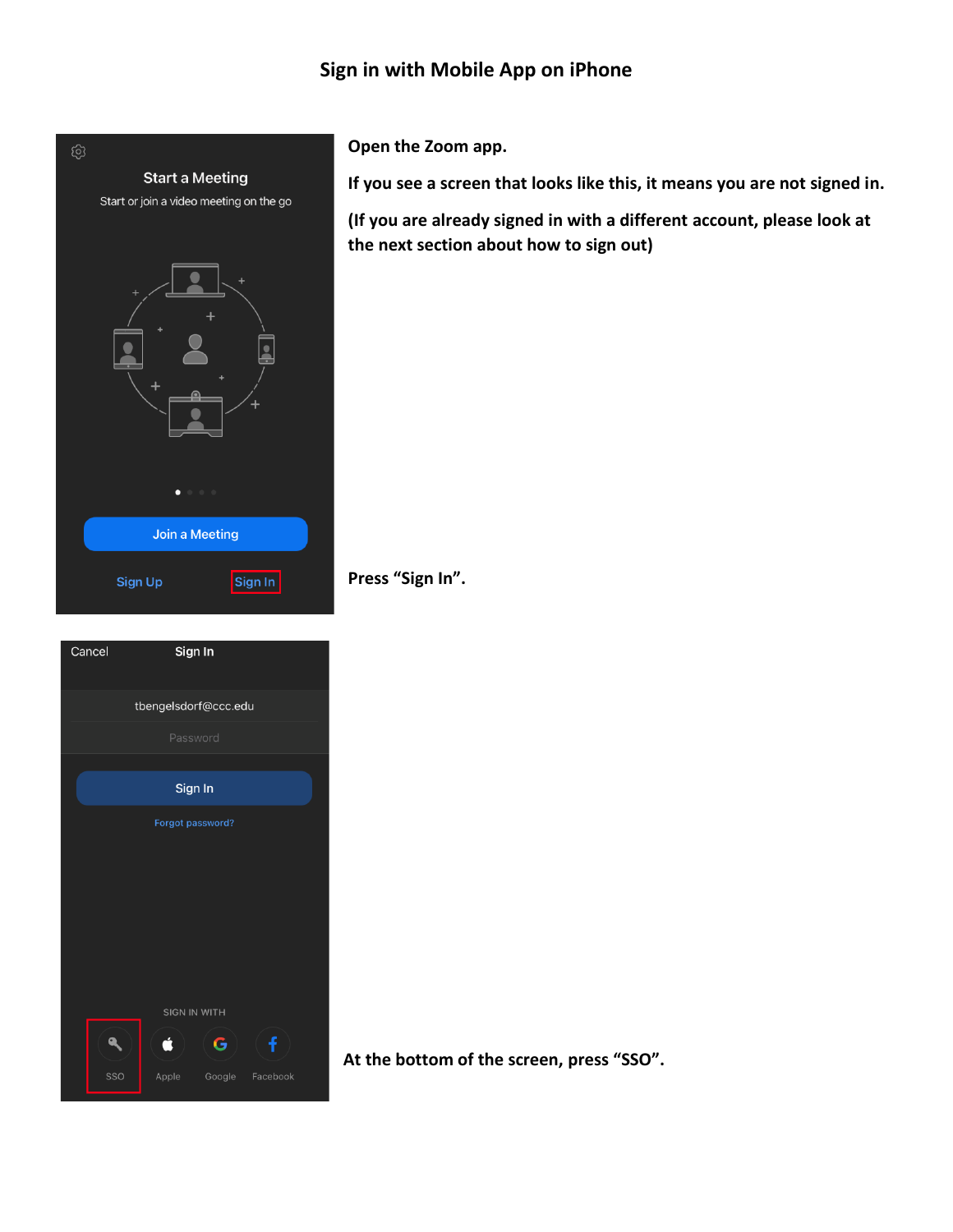

**If it asks for your email, type in your school email address that ends in @ccc.edu or @student.ccc.edu**

**If it asks for the domain, you can type in "cccedu" OR click on "I don't know the company domain" and then use your email.**

**This sounds more confusing than it is! You can do it!**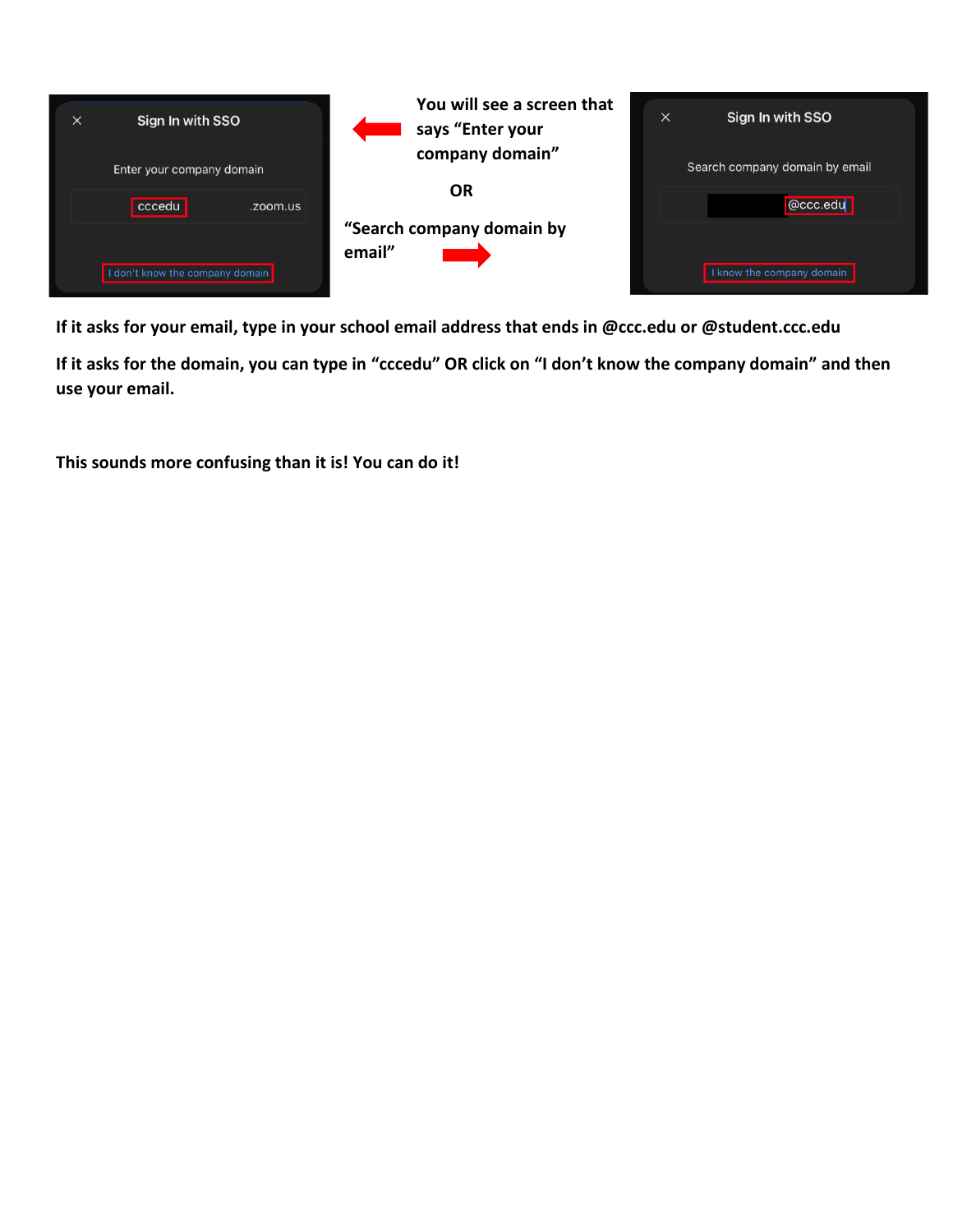**A website will open with the sign in page.**

| A website will open with the sign in page.                                     | Ò<br>la logon.ccc.edu<br>AÅ                                                                                         |
|--------------------------------------------------------------------------------|---------------------------------------------------------------------------------------------------------------------|
|                                                                                |                                                                                                                     |
|                                                                                | Sign in with your City Colleges of Chicago username<br>and password                                                 |
| Enter your CCC username and password.<br>This is just your username, so do not | Username                                                                                                            |
| include the @student.ccc.edu part.                                             | Password                                                                                                            |
|                                                                                |                                                                                                                     |
| Then press "Sign in"                                                           | Sign in                                                                                                             |
|                                                                                | Can't login?<br>Reset your password at passwordreset.ccc.edu. If you<br>don't know your username, retrieve it here. |
|                                                                                | Restablezca su contraseña en contrasena.ccc.edu. Si<br>no sabe su nombre de usuario, recupérelo aquí.               |
|                                                                                | Online Help<br>To search our knowledge base or open a support<br>ticket, visit www.ccc.edu/help                     |
|                                                                                |                                                                                                                     |
|                                                                                |                                                                                                                     |

| You will then | Sign in with SSO                                                                                       |
|---------------|--------------------------------------------------------------------------------------------------------|
|               | Click Open on the dialog shown by your browser. If<br>vou don't see a dialog, click Launch Zoom below. |
|               | Open this page in "Zoom"?                                                                              |
| Press "Open"  | Cancel<br>enl                                                                                          |
|               |                                                                                                        |

then be asked if you want to go back to Zoom.

**You should then be able to join Zoom meetings as normal.**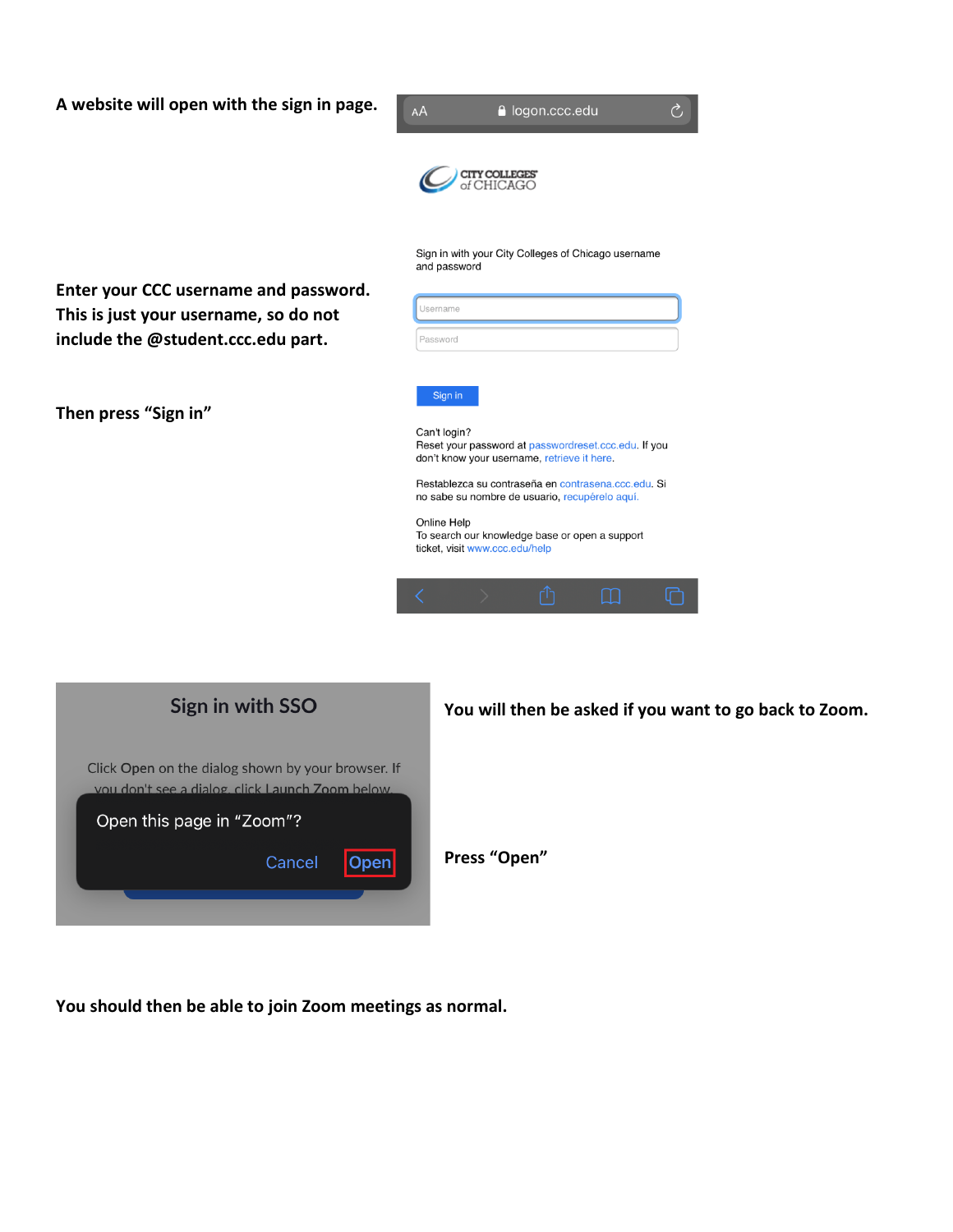#### **How to Sign Out of a Personal Account so You Can Sign In with Your CCC Account**



**If you open the Zoom app and see a screen like this one, it means you are already signed in.** 

**Press "Settings" to see which account you are using, and sign out if needed.**

**Check which account you are using. If you see an email address that ends in @student.ccc.edu or @ccc.edu, you are using the right account!**

**If the email address ends in anything else, you need to sign out, and then follow the instructions above for how to sign in with your CCC account.**



**Click the arrow next to your email address to see your profile.**